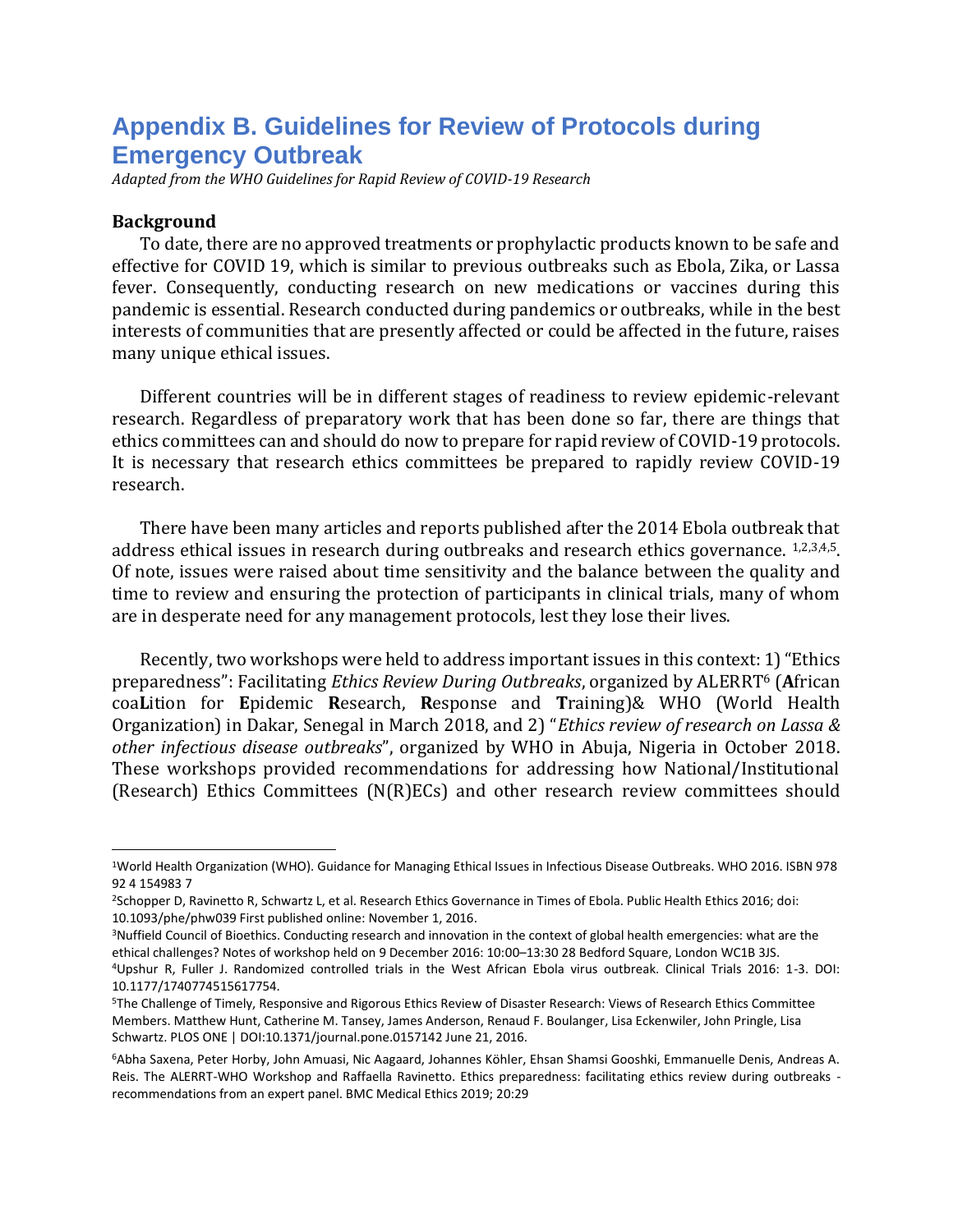prepare for changes that may be necessary to their Standard Operating Procedures (SOPs) in order to respond efficiently during this pandemic.

### **Specific Guidelines**

To facilitate the rapid or time-sensitive reviews, the following additions or changes to the ethics committees' existing standard operating procedures are being recommended.

### **It is important to note that this guidance should come into action once an outbreak is declared as a public health emergency. This declaration will come from the public health authority of the country. To speed up time to start the research, many processes (e.g., drafting documents, translations, approvals, etc.) will be happening in parallel rather than sequentially as is the case in non-emergencies.**

When a protocol is being considered for submission in a language different from that in which the review is conducted, the synopsis, plan, documents of consent/assent, and data collection tools/forms at a minimum should be submitted in the official language of the country where the review will take place. Other documents in the reviewing country's language should be submitted as soon as possible.

# **A. Documentary Requirements**

- 1. A checklist including the following items should be included in addition to the ethics review form (if used by the research ethics committee):
	- a. An option to identify the research as epidemic/outbreak-related in order to facilitate fast-tracking;
	- b. An opportunity to describe whether prior research data about the disease exists;
	- c. Inclusion of at least one PI or co-PI of the country where research and review is taking place;
	- d. Qualification of key investigators, including a description of previous track record with outbreak-relevant research among the research group; and,
	- e. An indication whether the protocol is part of a multicenter trial. If yes, an opportunity should be provided to describe the status of ethics approval of the master protocol or the ethics approval of the sponsoring country.
- 2. Apart from the basic documents submitted for review (Protocol, CVs, etc.), the following should also be submitted:
	- a. Letter of collaboration in the form of a Memorandum of Understanding (MOU) or Memorandum of Agreement (MOA) with sponsor institution(s) and the funder(s) of the research along with declarations of Conflict of Interest when possible;
	- b. Monitoring and safety management plan for the project, as provided by the study sponsor;
	- c. Both data sharing and material transfer agreements (MTA) for data and human biological material, especially if samples are being exported out of the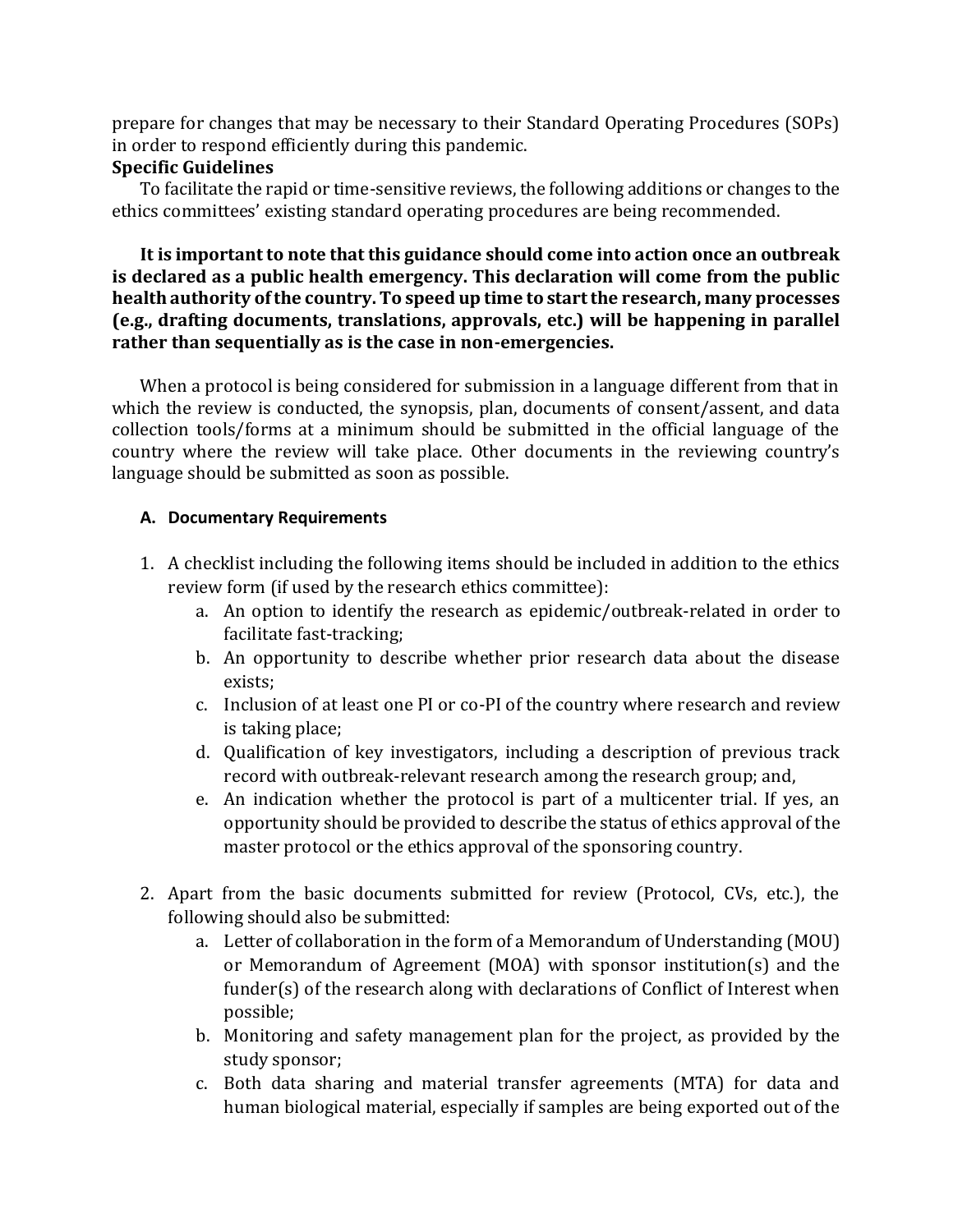country, while honoring the laws of the land (a draft may be submitted initially);

- d. Clear processes and procedures/expectations for follow-up dissemination and publication, co-authorship, co-presentation, and Intellectual Property Rights;
- e. Procedures for dissemination of findings to the affected community (important to ensure maintaining contact and upholding trust of the affected populations, especially research participants); and,
- f. May include local requirements on insurance policies, particularly on trials/interventions.

# **B. Meeting Requirements and Procedures**

# • *Considerations*

- 1. To prepare for the review of COVID-19 research, RECs should agree on a process for rapid review and communicate this to researchers (and communicate any anticipated delays for non-COVID-19 research).
- 2. Also, practical aspects like: identify surge capacity for review, set up systems for remote discussions (which software platform, does everybody who needs it have access and know how to use it, what will you do if internet isn't functioning etc.)

# • *Membership and Quorum*

- 1. It is essential that a certain number of members be pre-identified who will share the major burden of review. These members would require specialized training (or equivalent experience) in reviewing research in outbreaks so that they are able to rapidly review research proposals without compromising the ethics. Additional members should be identified and called for review at times when demand increases.
- 2. Once an outbreak is imminent or ongoing, the chair or the secretary of the review committee should alert members and ascertain which members would be available for the rapid review.
- 3. Identification as well as contacting in advance subject experts (technical) and people with strong knowledge of ethics (both in-country and abroad) willing to serve as ad hoc or co-opted members during outbreaks, as there is a likelihood of receiving multiple projects that need to be reviewed in a short time.
- 4. The quorum shall abide by the ICH-GCP requirements.
- 5. If pre-identified REC member submits their review but is unable to join the meeting, they should be considered as part of the quorum requirement.

# • *Procedures*

1. The new SOPs should be circulated to all members of the review committee